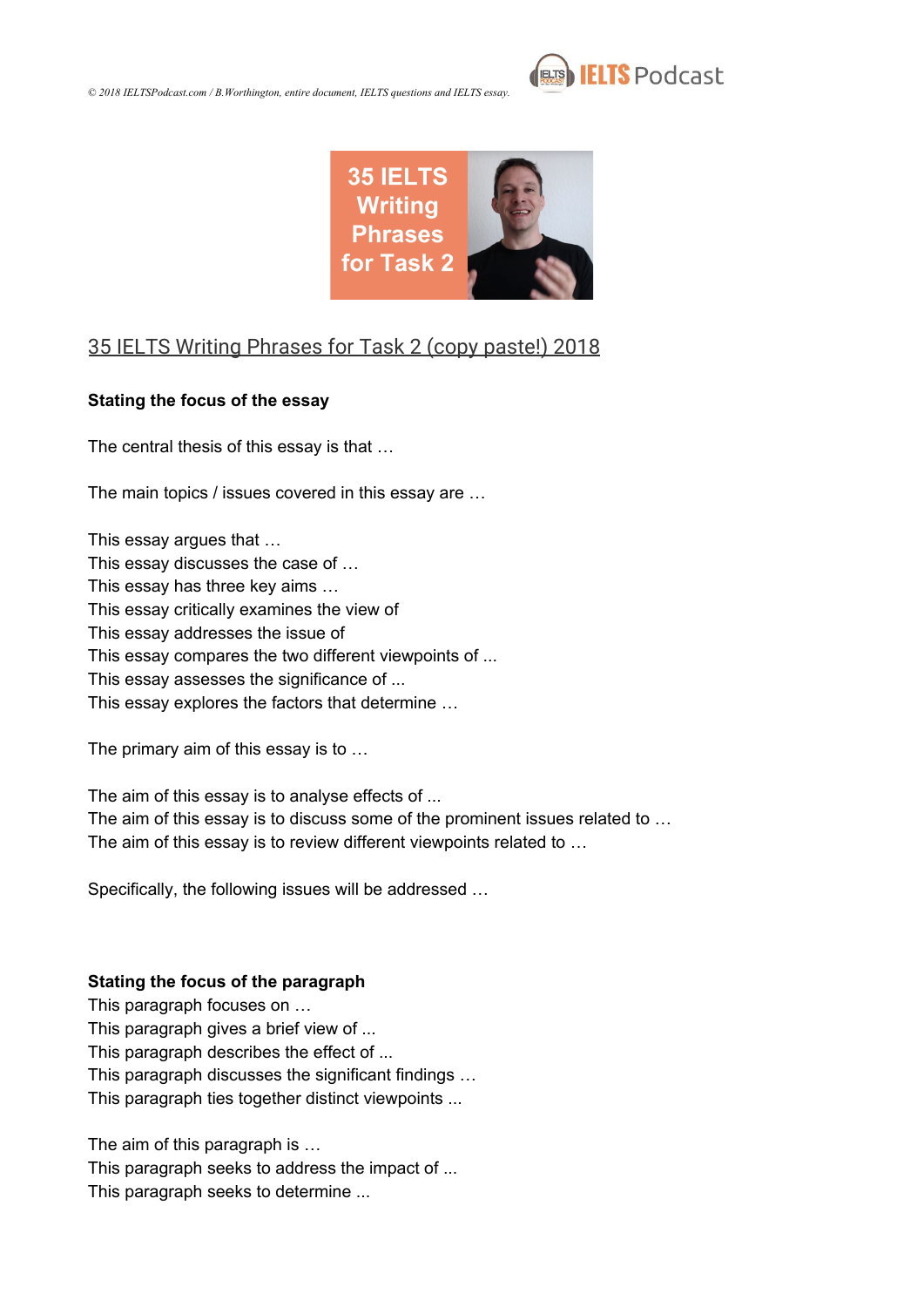



#### **Previous research from a historical perspective**

Over the past decade, most research in \_\_\_\_\_\_ has emphasized the use of \_\_\_\_\_\_ Research in TOPIC has a long history…

For many years, this phenomenon was surprisingly neglected by GOVERNMENTS / EMPLOYERS / ???

Only in the past twenty years have studies of directly addressed how ...

Historically, research investigating the factors associated with has focussed on  $\blacksquare$ 

Over the past few decades major advances in \_\_\_\_\_\_\_ have allowed \_\_\_\_\_\_\_\_\_\_. Numerous studies have attempted to explain…

#### **Backing up your claims with evidence from a historical perspective**

*Several lines of evidence suggest that …* Previous research established that … Data from several studies suggest that … It is now well established from a variety of studies that … Many historians have argued …

#### **WARNING**

These are very useful, but like ALL vocabulary, they need to be used in context. These are like crutches. With crutches your legs don't get strong, they get weaker. Use these phrases SPARINGLY.

#### WARNING:

*The aim of this paragraph is to discuss the various issues mentioned previously and determine the considerable and important factors relevant to this issue, furthermore almost all of the topics analysed will be summarised and thoroughly reviewed for further evaluation.*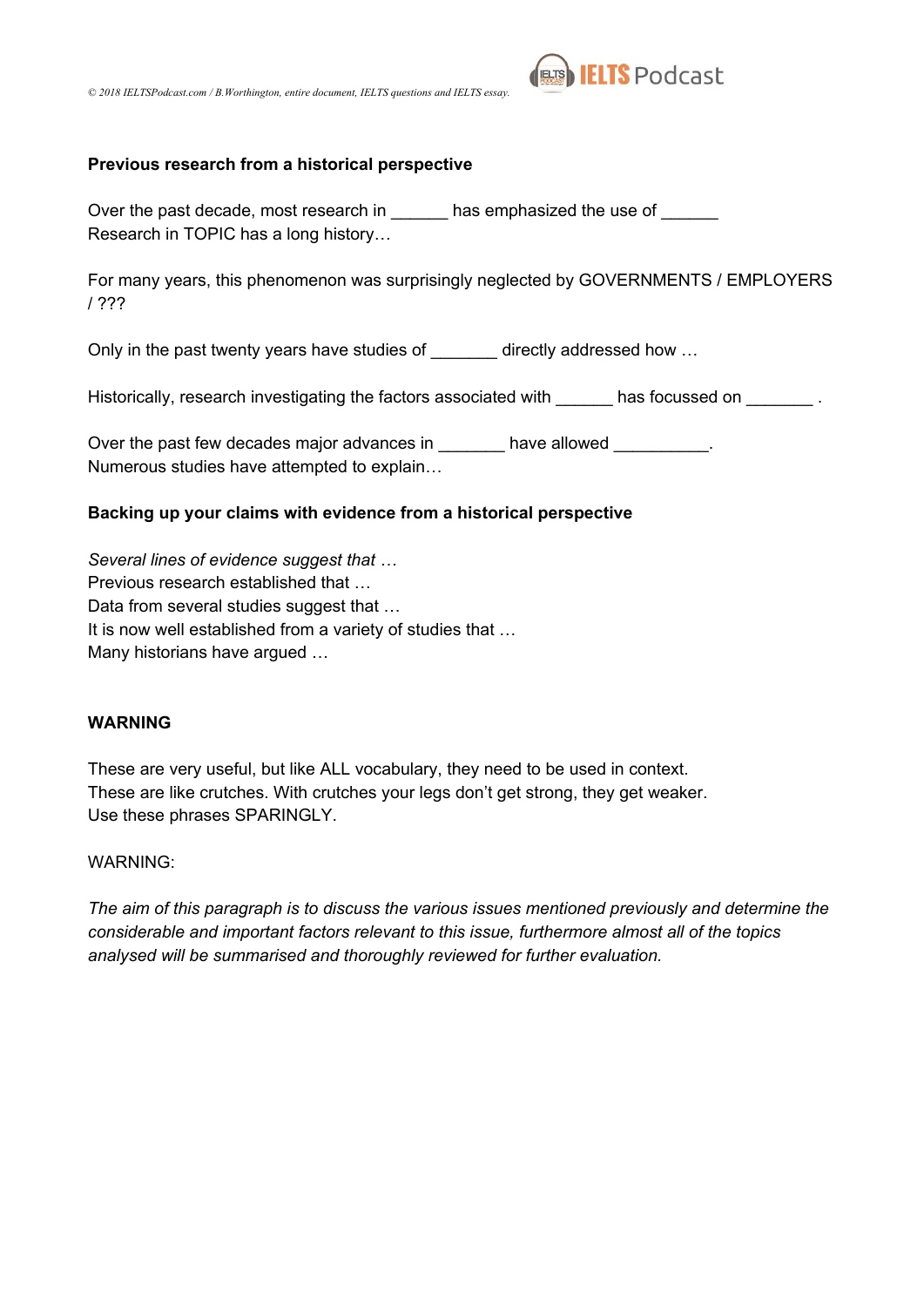

#### **EXAMPLE 1 - Stating the focus of the essay**

Some people spend a lot of money attending cultural or sports events. Is it a good or a bad thing? Give your opinion and examples from your own experience.

Both sporting events and cultural activities are said to be becoming increasingly expensive, buyers of such events also appear undeterred by the high prices. **The aim of this essay is to review different viewpoints...** related to expenditure on such events, first by analysing the personal importance of such events for certain people, and second by reviewing the dangers associated of this behaviour.

Both sporting events and cultural activities are said to be becoming increasingly expensive, buyers of such events also appear undeterred by the high prices. **This essay compares the two different viewpoints...** related to expenditure on such events, first by analysing the personal importance of such events for certain people, and second by reviewing the dangers associated of this behaviour.

#### **Previous research from a historical perspective**

Over the past decade, most research in\_\_\_\_\_\_\_\_\_\_\_\_\_\_\_\_\_\_\_ has emphasized the use of

Over the past decade, most research in **consumer spending on leisure activities** has emphasized the **health benefits derived from watching famous sports stars or singers perform their trade.**

#### **EXAMPLE 2 - Stating the focus of the essay**

Government should provide 24/7 free public transportation to reduce traffic congestion. Do you agree or disagree?

Transport systems the world over are becoming increasingly complex as modern cities continue to expand, an interesting example of this complexity is **public sector transportation**. **This essay compares the two different viewpoints...** related to the novel concept of government offering around-the-clock transport, firstly the costs involved are considered, then benefits such as the **reduction of vehicles circulating** in the city centre.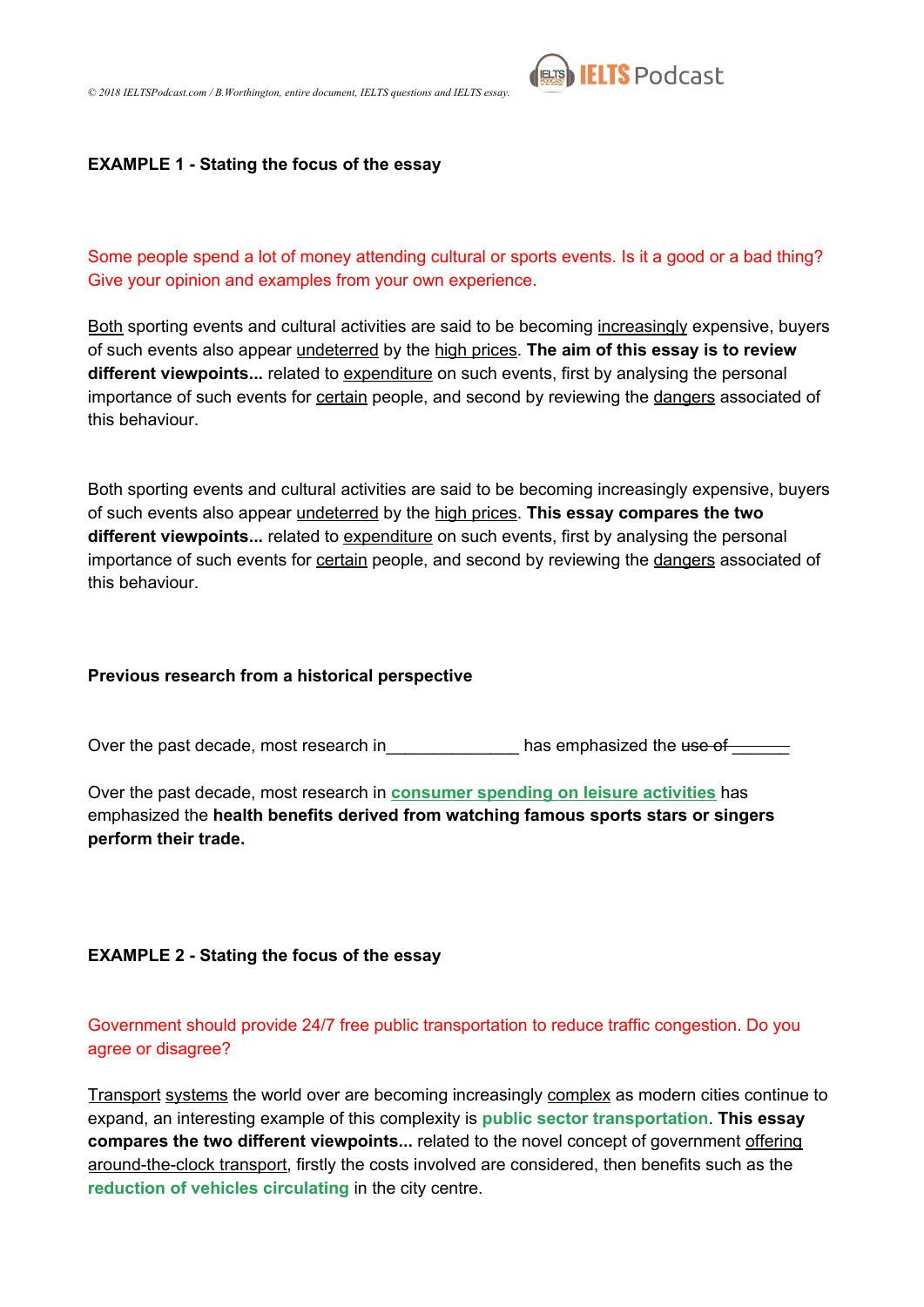

Transport systems the world over are becoming increasingly complex as modern cities continue to expand, an interesting example of this complexity is **public sector transportation**. **The aim of this essay is to review different viewpoints...** related to the novel concept of government offering around-the-clock transport, firstly the costs involved are considered, then benefits such as the reduction of vehicles circulating in the city centre.

Over the past few decades major advances in \_\_\_\_\_\_\_ have allowed \_\_\_\_\_\_\_\_\_.

Over the past few decades major advances in **the study of traffic** have allowed **governments to conclude that the flow of traffic in a city has an impact on productivity and wealth generated.**

#### **Previous research from a historical perspective**

Historically, research investigating the factors associated with **congested cities** has focussed on covered issues such as pollution, safety, and the costs.